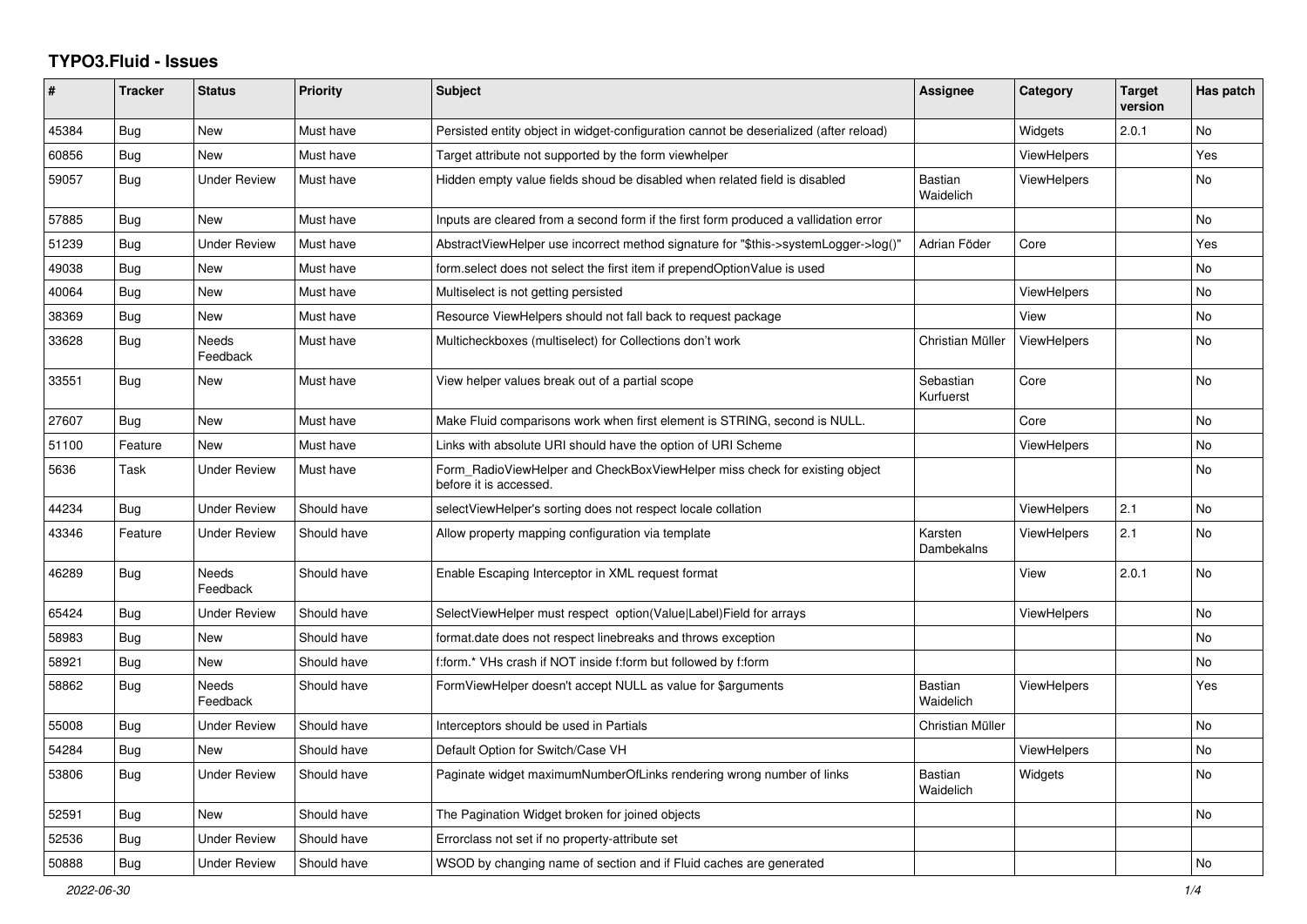| #     | <b>Tracker</b> | <b>Status</b>       | <b>Priority</b> | Subject                                                                                                     | <b>Assignee</b>        | Category    | <b>Target</b><br>version | Has patch |
|-------|----------------|---------------------|-----------------|-------------------------------------------------------------------------------------------------------------|------------------------|-------------|--------------------------|-----------|
| 49600 | Bug            | New                 | Should have     | f:form tag shown as a HTML on frontend                                                                      |                        | ViewHelpers |                          | <b>No</b> |
| 47006 | Bug            | <b>Under Review</b> | Should have     | widget identifier are not unique                                                                            |                        |             |                          | No        |
| 39990 | Bug            | New                 | Should have     | Same form twice in one template: hidden fields for empty values are only rendered<br>once                   |                        | Core        |                          | No        |
| 37619 | Bug            | New                 | Should have     | Fatal Error when using variable in name attribute of Section ViewHelper                                     |                        | ViewHelpers |                          | No        |
| 36655 | Bug            | New                 | Should have     | <b>Pagination Links</b>                                                                                     |                        | Widgets     |                          | No        |
| 34682 | Bug            | <b>Under Review</b> | Should have     | Radio Button missing checked on validation error                                                            |                        | ViewHelpers |                          | No        |
| 30937 | Bug            | New                 | Should have     | CropViewHelper stringToTruncate can't be supplied so it can't be easily extended                            |                        | ViewHelpers |                          | Yes       |
| 28554 | Bug            | New                 | Should have     | (v4) implement feature flag to disable caching                                                              |                        |             |                          | No        |
| 28553 | Bug            | New                 | Should have     | improve XHProf test setup                                                                                   |                        |             |                          | No        |
| 28552 | Bug            | New                 | Should have     | (v5) write ViewHelper test for compiled run; adjust functional test to do two passes<br>(uncached & cached) |                        |             |                          | No        |
| 28551 | Bug            | Accepted            | Should have     | (v4) backport VHTest                                                                                        | Sebastian<br>Kurfuerst |             |                          | No        |
| 28550 | Bug            | New                 | Should have     | (v4) make widgets cacheable, i.e. not implement childnodeaccess interface                                   |                        |             |                          | No        |
| 28549 | Bug            | New                 | Should have     | make widgets cacheable, i.e. not implement childnodeaccess interface                                        |                        |             |                          | No        |
| 13045 | <b>Bug</b>     | New                 | Should have     | Entity decode of strings are different between if-conditions and output of variable                         |                        |             |                          |           |
| 12863 | Bug            | New                 | Should have     | Attributes of a viewhelper can't contain a '-'                                                              | Sebastian<br>Kurfuerst | Core        |                          | <b>No</b> |
| 8648  | Bug            | New                 | Should have     | format.crop ViewHelper should support all features of the crop stdWrap function                             |                        | ViewHelpers |                          | No        |
| 3481  | Bug            | New                 | Should have     | Use ViewHelperVariableContainer in PostParseFacet                                                           |                        | Core        |                          | No        |
| 60271 | Feature        | <b>New</b>          | Should have     | Paginate viewhelper, should also support arrays                                                             |                        |             |                          | No        |
| 60003 | Feature        | New                 | Should have     | Add required-Attribute to f:form.password                                                                   |                        | ViewHelpers |                          | No        |
| 52640 | Feature        | <b>Under Review</b> | Should have     | Create an UnlessViewHelper as opposite to the IfViewHelper                                                  | Marc Neuhaus           |             |                          | No        |
| 51277 | Feature        | New                 | Should have     | ViewHelper context should be aware of actual file occurrence                                                |                        |             |                          | No        |
| 49756 | Feature        | <b>Under Review</b> | Should have     | Select values by array key in checkbox viewhelper                                                           |                        |             |                          | No        |
| 46545 | Feature        | New                 | Should have     | Better support for arrays in options of SelectViewHelper                                                    |                        |             |                          | No        |
| 46257 | Feature        | <b>Under Review</b> | Should have     | Add escape sequence support for Fluid                                                                       |                        | Core        |                          | No        |
| 45345 | Feature        | Needs<br>Feedback   | Should have     | Easy to use comments for fluid that won't show in output                                                    |                        |             |                          |           |
| 45153 | Feature        | New                 | Should have     | f:be.menus.actionMenuItem - Detection of the current select option is insufficient                          |                        |             |                          | No        |
| 42397 | Feature        | New                 | Should have     | Missing viewhelper for general links                                                                        |                        |             |                          | No        |
| 40081 | Feature        | New                 | Should have     | Allow assigned variables as keys in arrays                                                                  |                        |             |                          | No        |
| 39936 | Feature        | New                 | Should have     | registerTagAttribute should handle default values                                                           |                        | ViewHelpers |                          | No        |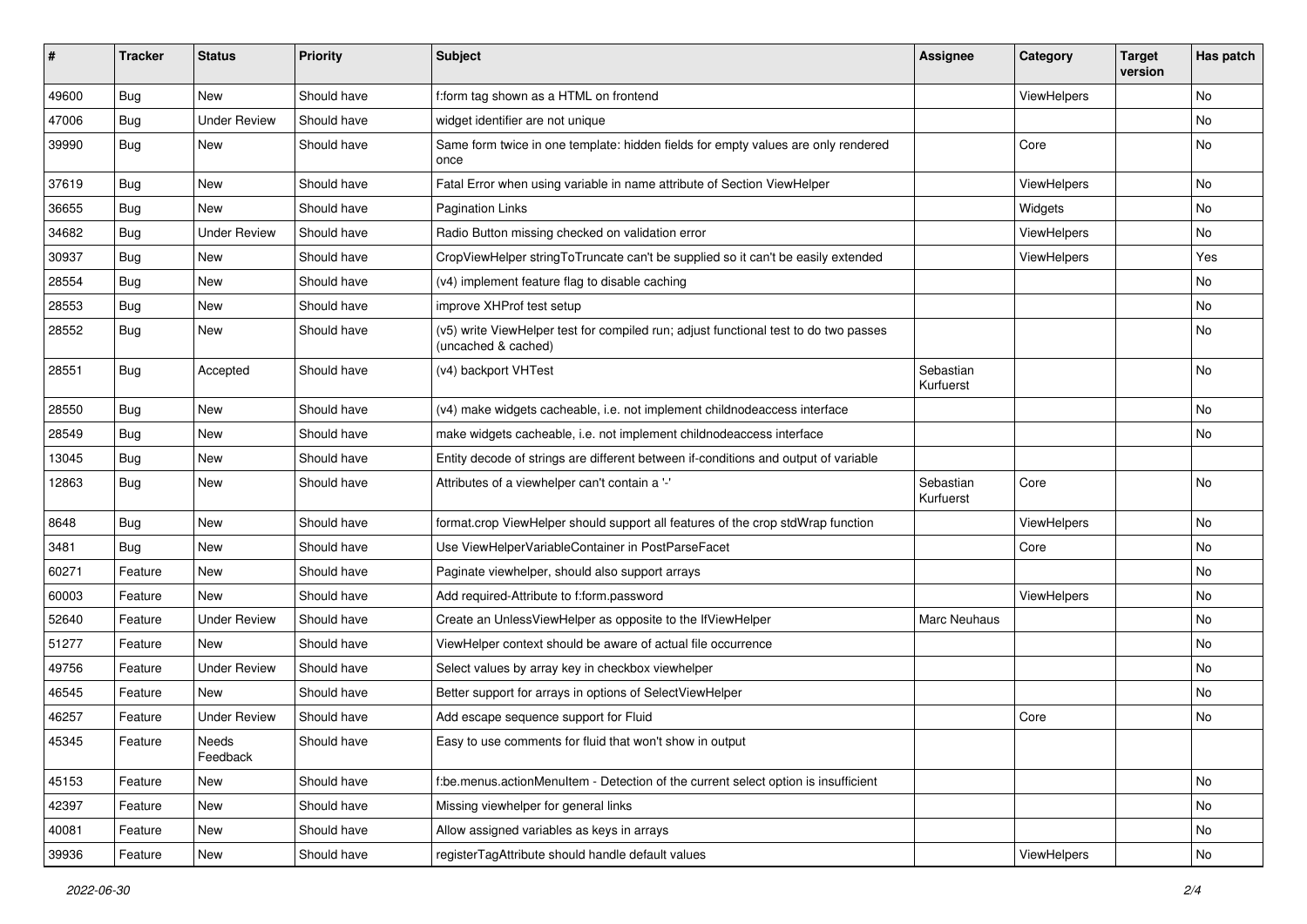| #     | <b>Tracker</b> | <b>Status</b>            | <b>Priority</b> | <b>Subject</b>                                                                                         | Assignee                     | Category           | <b>Target</b><br>version | Has patch |
|-------|----------------|--------------------------|-----------------|--------------------------------------------------------------------------------------------------------|------------------------------|--------------------|--------------------------|-----------|
| 38130 | Feature        | New                      | Should have     | Checkboxes and multiple select fields should have an assignable default value                          |                              |                    |                          | <b>No</b> |
| 37095 | Feature        | New                      | Should have     | It should be possible to set a different template on a Fluid TemplateView inside an<br>action          | Christopher<br><b>Hlubek</b> |                    |                          | No        |
| 36410 | Feature        | <b>New</b>               | Should have     | Allow templates to send arguments back to layout                                                       |                              | <b>ViewHelpers</b> |                          | No        |
| 33394 | Feature        | <b>Needs</b><br>Feedback | Should have     | Logical expression parser for BooleanNode                                                              | <b>Tobias Liebig</b>         | Core               |                          | No        |
| 33215 | Feature        | New                      | Should have     | RFC: Dynamic values in ObjectAccess paths                                                              |                              |                    |                          | No        |
| 31955 | Feature        | New                      | Should have     | f:uri.widget                                                                                           |                              | Widgets            |                          | No        |
| 9514  | Feature        | New                      | Should have     | Support explicit Array Arguments for ViewHelpers                                                       |                              |                    |                          |           |
| 5933  | Feature        | Accepted                 | Should have     | Optional section rendering                                                                             | Sebastian<br>Kurfuerst       | ViewHelpers        |                          | <b>No</b> |
| 4704  | Feature        | New                      | Should have     | Improve parsing exception messages                                                                     |                              | Core               |                          |           |
| 3291  | Feature        | Needs<br>Feedback        | Should have     | Cacheable viewhelpers                                                                                  |                              |                    |                          | <b>No</b> |
| 56237 | Task           | <b>New</b>               | Should have     | in-line (Condition)ViewHelpers should not evaluate on parsing                                          |                              |                    |                          | <b>No</b> |
| 54195 | Task           | <b>New</b>               | Should have     | Rename and move FormViewHelper's errorClass value, currently 'f3-form-error'                           | Adrian Föder                 | <b>ViewHelpers</b> |                          | No        |
| 47669 | Task           | <b>New</b>               | Should have     | FormViewHelper does not define the default request method                                              |                              |                    |                          | <b>No</b> |
| 46091 | Task           | <b>Needs</b><br>Feedback | Should have     | Show source file name and position on exceptions during parsing                                        |                              |                    |                          | No        |
| 45394 | Task           | New                      | Should have     | Forwardport Unit test for standalone view                                                              |                              | View               |                          | No        |
| 43072 | Task           | New                      | Should have     | Remove TOKENS for adding templates fallback in Backporter                                              |                              | View               |                          | No        |
| 43071 | Task           | New                      | Should have     | Remove TOKENS for adding fallback teplates in B                                                        |                              |                    |                          | <b>No</b> |
| 42743 | Task           | New                      | Should have     | Remove inline style for hidden form fields                                                             |                              |                    |                          | No        |
| 32035 | Task           | New                      | Should have     | Improve fluid error messages                                                                           |                              | Core               |                          | Yes       |
| 10911 | Task           | New                      | Should have     | Tx_Fluid_ViewHelpers_Form_AbstractFormViewHelper->renderHiddenIdentityField<br>should be more reliable |                              | <b>ViewHelpers</b> |                          | No        |
| 9950  | Task           | New                      | Should have     | Binding to nested arrays impossible for form-elements                                                  |                              | ViewHelpers        |                          |           |
| 8491  | Task           | <b>Needs</b><br>Feedback | Should have     | link.action and uri.action differ in absolute argument                                                 | Karsten<br>Dambekalns        | <b>ViewHelpers</b> |                          | <b>No</b> |
| 52419 | Bug            | <b>New</b>               | Should have     | Wrong PHPDocs notation for default value inline f:translate viewhelper                                 |                              |                    | 2.0                      | <b>No</b> |
| 40998 | Bug            | <b>Under Review</b>      | Should have     | Missing parent request namespaces in form field name prefix                                            | Sebastian<br>Kurfuerst       | <b>ViewHelpers</b> | 1.1.1                    | <b>No</b> |
| 36662 | <b>Bug</b>     | Needs<br>Feedback        | Should have     | Checked state isn't always correct when property is collection                                         | Kevin Ulrich<br>Moschallski  | ViewHelpers        | 1.1.1                    | No        |
| 62346 | Feature        | <b>New</b>               | Could have      | f:comment should have high precende                                                                    |                              | Core               | 3.x                      | No        |